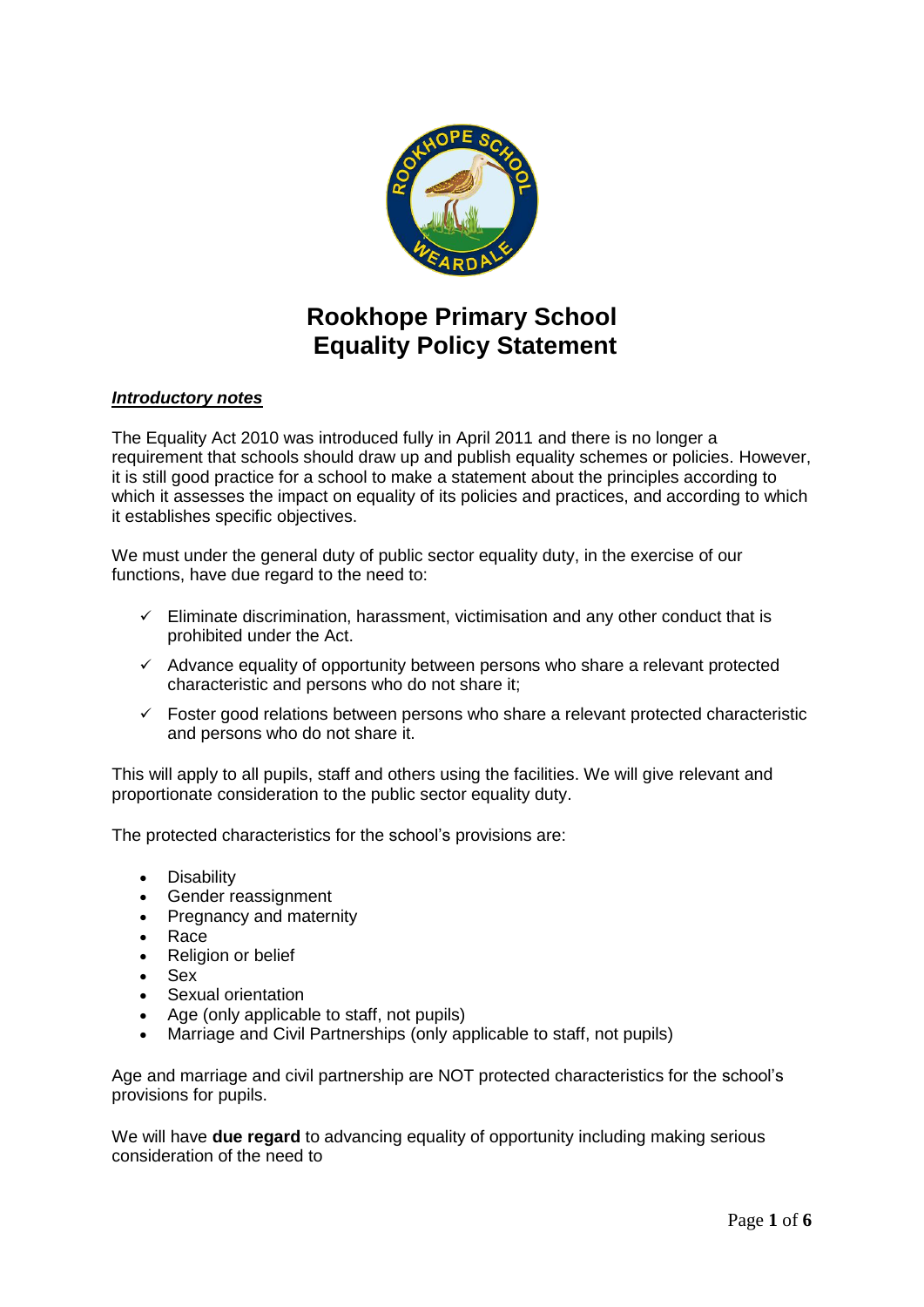- remove or minimise disadvantages suffered by persons who share a relevant protected characteristic that are connected to that characteristic;
- take steps to meet the needs of persons who share a protected characteristic that are different from the needs of persons who do not share it;
- encourage persons who share a relevant protected characteristic to participate in public life or in any activity in which participation by such persons is disproportionately low.

We will take into account the six Brown principles of 'due regard'

- **awareness –** all staff know and understand what the law requires
- **timeliness**  implications considered before they are implemented
- **rigour –** open-minded and rigorous analysis, including parent/pupil voice
- **non-delegation –** the PSED cannot be delegated
- **continuous –** ongoing all academic year
- **record-keeping –** keep notes and records of decisions & meetings

We welcome the opportunity to be transparent and accountable. To this end we fulfil the specific duties of the Act by:

- $\checkmark$  publishing our equality information
- $\checkmark$  publishing our equality objectives

We aim to make the information accessible, easy to read and easy to find.

#### *Legal framework*

We welcome our duties under the Equality Act 2010 to eliminate discrimination, advance equality of opportunity and foster good relations in relation to age (as appropriate), disability, gender reassignment, marriage and civil partnership, pregnancy and maternity, race, religion or belief, sex and sexual orientation.

We welcome our duty under the Education and Inspections Act 2006 to promote community cohesion.

We recognise these duties are essential to reflect international human rights standards as expressed in the UN Convention on the Rights of the Child, the UN Convention on the Rights of People with Disabilities, and the Human Rights Act 1998 and the Public Sector Equality Duties 2010.

#### *Guiding principles*

In fulfilling the legal obligations cited above, we are guided by nine principles:

# **Principle 1: All learners are of equal value.**

We see all learners and potential learners, and their parents and carers, as of equal value.

# **Principle 2: We recognise and respect difference.**

Treating people equally (Principle 1 above) does not necessarily involve treating them all the same. Our policies, procedures and activities must not discriminate but must nevertheless take account of differences of life-experience, outlook and background, and in the kinds of barrier and disadvantage which people may face.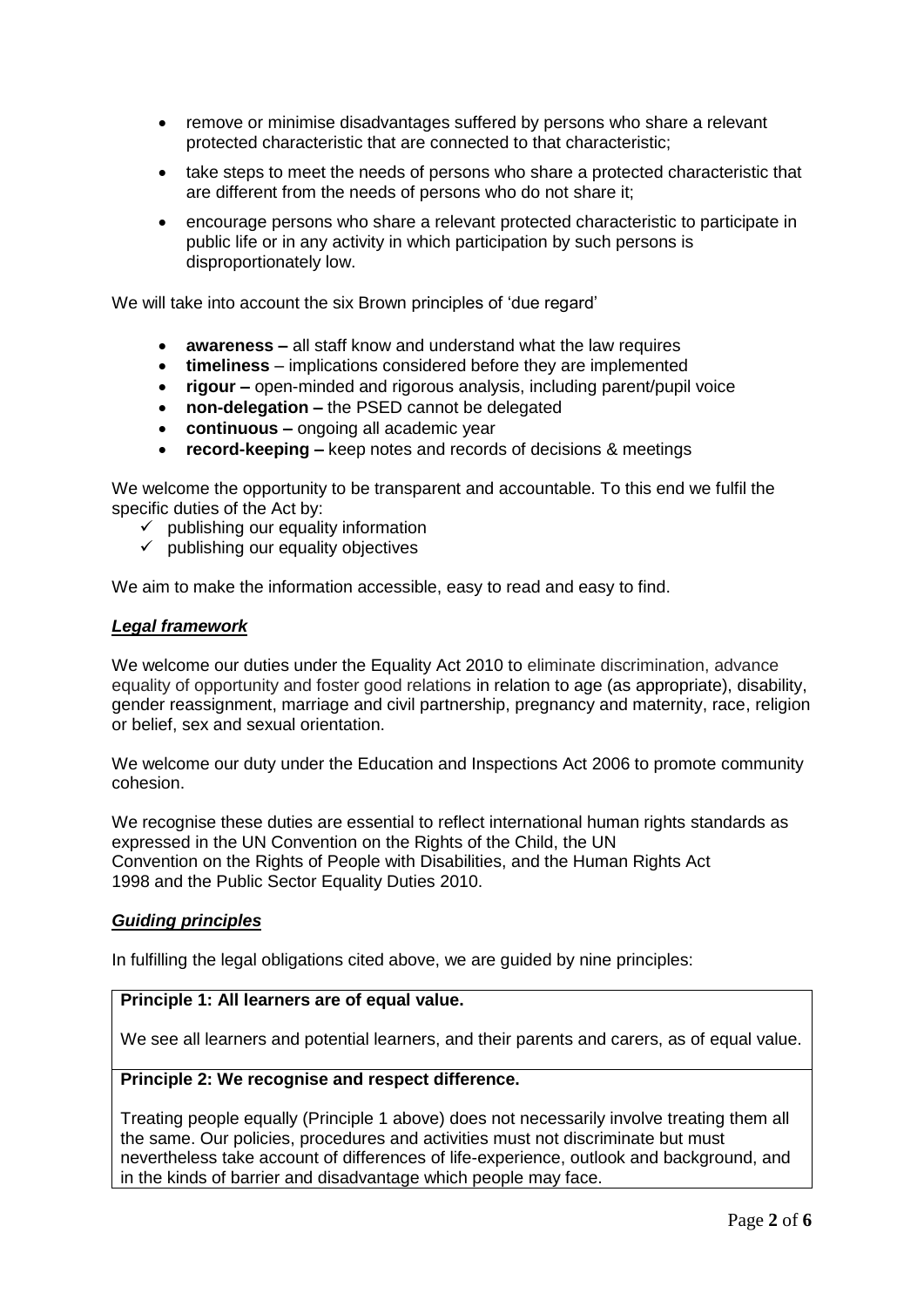\*There are some areas where a school with a religious character can make exceptions on some certain prescribed grounds. These are discussed at the end of the document.

# **Principle 3: We foster positive attitudes and relationships, and a shared sense of cohesion and belonging.**

We intend that our policies, procedures and activities should promote:

- positive attitudes towards disabled people, good relations between disabled and non-disabled people, and an absence of harassment of disabled people
- positive interaction, good relations and dialogue between groups and communities different from each other in terms of ethnicity, culture, religious affiliation, national origin or national status, and an absence of prejudicerelated bullying and incidents
- mutual respect and good relations between boys and girls, and women and men, and an absence of sexual, homophobic and transphobic harassment.
- positive attitudes and understanding of those women pregnant or during maternity.

## **Principle 4: We observe good equalities practice in staff recruitment, retention and development**

We ensure that policies and procedures should benefit all employees and potential employees, for example in recruitment and promotion, and in continuing professional development.

\*There are some areas where a school with a religious character can make exceptions on some certain prescribed grounds. These are discussed at the end of the document.

## **Principle 5: We aim to reduce and remove inequalities and barriers that already exist**

In addition to avoiding or minimising possible negative impacts of our policies, we take opportunities to maximise positive impacts by reducing and removing inequalities and barriers that may already exist.

# **Principle 6: We consult and involve widely**

People affected by a policy or activity should be consulted and involved in the design of new policies, and in the review of existing ones. We consult and involve all sectors of the school community.

# **Principle 7: Society as a whole should benefit**

We intend that our policies and activities should benefit society as a whole, both locally and nationally, by fostering greater social cohesion, and greater participation in public life.

# **Principle 8: We base our practices on sound evidence**

We maintain and publish quantitative and qualitative information about our progress towards greater equality.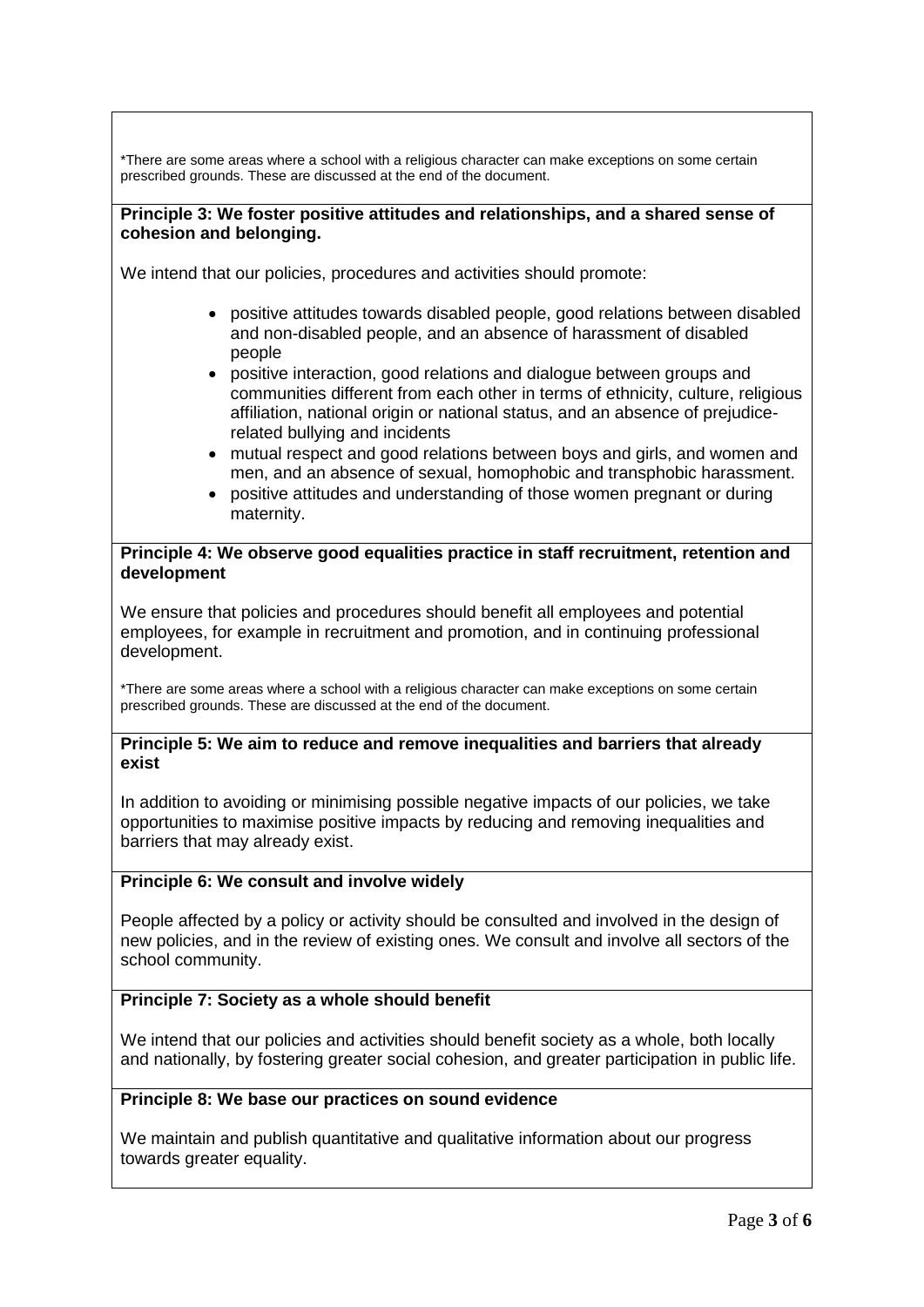## **Principle 9: Objectives**

Every four years we formulate and publish specific and measurable objectives, based on the evidence we have collected and published. The objectives which we identify take into account national and local priorities and issues, as appropriate. We keep our equality objectives under review and report annually on progress towards achieving them.

## *The curriculum*

We keep each curriculum subject or area under review in order to ensure that teaching and learning reflect the nine guiding principles.

## *Ethos and organisation*

We ensure the guiding principles apply to the full range of our policies and practices, including those that are concerned with:

- pupils' progress, attainment and achievement
- pupils' personal development, welfare and well-being
- teaching styles and strategies
- admissions and attendance \*
- staff recruitment, retention and professional development \*
- care, quidance and support
- behaviour, discipline and exclusions
- working in partnership with parents, carers and guardians
- working with the wider community.

*\*These items are discussed further at the end of the policy as there are exceptions for schools with a religious character.*

#### *Addressing prejudice and prejudice-related bullying*

The school is opposed to all forms of prejudice which stand in the way of fulfilling the legal duties.

There is guidance in the staff handbook/behaviour policy on how prejudice-related incidents should be identified, assessed, recorded and dealt with

We take seriously the importance of recording the numbers, types and seriousness of prejudice-related incidents at our school and how they are dealt with. We also investigate potential patterns and trends of incidents.

#### *Roles and responsibilities*

The governing body is responsible for ensuring that the school complies with legislation, and that this policy and its related procedures and action plans are implemented. An identified member of the governing body has a supporting role regarding the implementation of this policy.

The headteacher is responsible for implementing the policy; for ensuring that all staff are aware of their responsibilities and are given appropriate training and support; and for taking appropriate action.

All staff are expected to: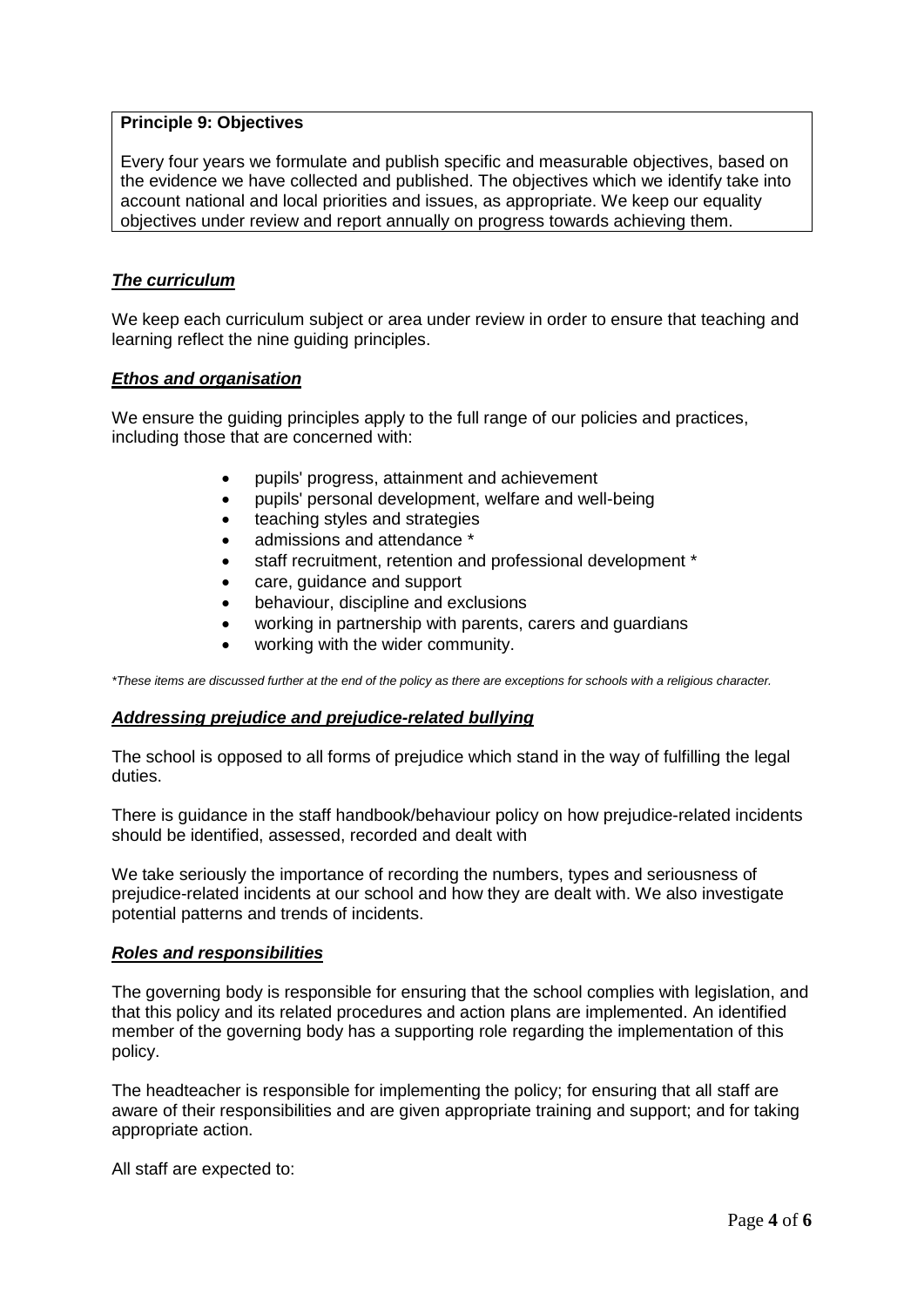- promote an inclusive and collaborative ethos in their classroom
- respond to prejudice-related incidents that may occur
- incorporate the principles of this policy into the curriculum
- keep up-to-date with equalities legislation relevant to their work.

# *Information and resources*

We ensure that the content of this policy is known to all staff and governors and, as appropriate, to all pupils and their parents and carers.

All staff and governors are signposted towards a selection of resources which discuss and explain concepts of equality, diversity and community cohesion in appropriate detail.

#### *Religious observance*

We respect the religious beliefs and practice of all staff, pupils and parents, and aim to comply with reasonable requests relating to religious observance and practice.

## *Staff development and training*

We ensure that all staff receive appropriate training and opportunities for professional development around equalities.

## *Breaches of the policy*

Breaches of this policy will be dealt with in line with the school's disciplinary policy.

#### *Monitoring and evaluation*

We collect, study and use quantitative and qualitative data relating to the implementation of this policy, and make adjustments as appropriate. We collect, analyse and use data in relation to achievement, relevant and appropriate to the profile of the school.

Signed: Sarah Hodgkinson Headteacher Ruth Nattrass Chair of Governors

Date approved by the Governing Body: 13/11/19

*\*There are a number of exceptions for Schools with a Religious Character including:*

- *Admissions*
- *Benefits, facilities and services*
- *Employment*

For further information on the Equality Act 2010 and exceptions for schools with religious character please see the document published by the DfE 'Equality Act 2010: Advice for School Leaders

[https://www.gov.uk/government/uploads/system/uploads/attachment\\_data/file/315587/Equali](https://www.gov.uk/government/uploads/system/uploads/attachment_data/file/315587/Equality_Act_Advice_Final.pdf) [ty\\_Act\\_Advice\\_Final.pdf](https://www.gov.uk/government/uploads/system/uploads/attachment_data/file/315587/Equality_Act_Advice_Final.pdf)